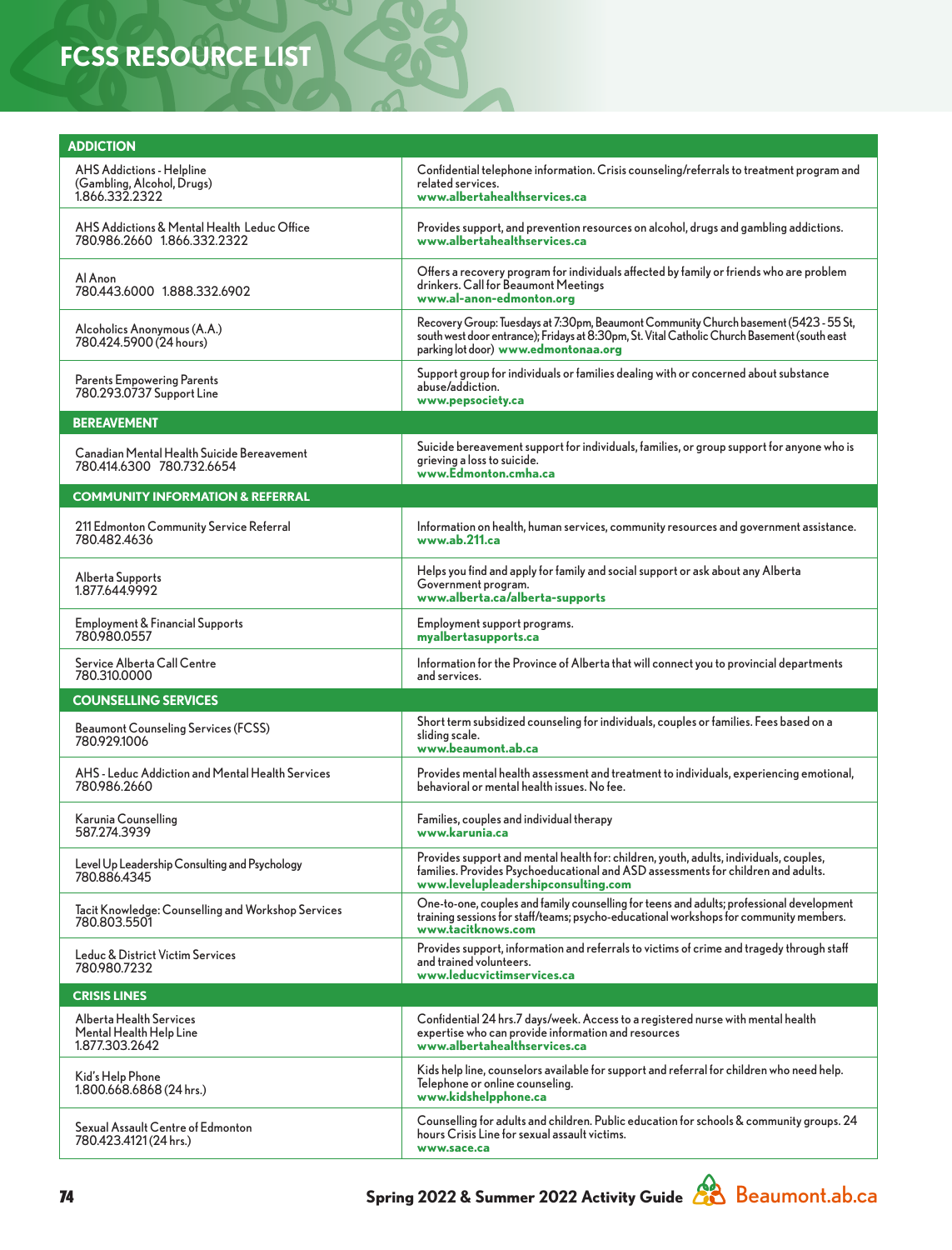## **FCSS RESOURCE LIST**

LD

| <b>DISABILITIES</b>                                                                  |                                                                                                                                                                                        |  |
|--------------------------------------------------------------------------------------|----------------------------------------------------------------------------------------------------------------------------------------------------------------------------------------|--|
| Family Support for Children With Disabilities<br>780.644.9992                        | Provides services to children with disabilities.<br>alberta.ca/fscd.aspx                                                                                                               |  |
| Leduc Linx Connect Centre<br>7809809423                                              | Service for individuals with disabilities.<br>www.linxconnect.ca                                                                                                                       |  |
| Persons With Developmental Disabilities -<br>Edmonton (PDD Edmonton)<br>780.427.4354 | PDD provides coordination and access to supports for adults with developmental disabilities.<br>www.pdd.org/edmonton                                                                   |  |
| Bridges –FASD (Fetal Alcohol, Spectrum Disorder)<br>780.979.2385                     | Support program for men and women who have strong indicators, or a diagnosis of Fetal<br>Alcohol Spectrum Disorder.                                                                    |  |
| Robin Hood Association - Early Intervention Program<br>780.640.9401 ext. 222         | Provides a variety of services through the Early Intervention Program to individuals with<br>special needs and/or developmental delays.<br>www.robinhoodassoc.com                      |  |
| <b>FAMILY VIOLENCE INFORMATION</b>                                                   |                                                                                                                                                                                        |  |
| Family Violence Information Line<br>780.310.1818                                     | Provides information about family violence as well as advice and support.                                                                                                              |  |
| The Today Family Violence Help Centre<br>780.455.6880                                | Provides support and information for individuals impacted by family violence.<br>www.thetodaycentre.ca                                                                                 |  |
| Rise Up<br>780.739.7473                                                              | Rise Up provides counselling, support, education, hope and healing to those impacted by<br>domestic abuse.<br>www.riseupsociety.ca                                                     |  |
| A Safe Place (Strathcona Shelter Ltd.)<br>780.464.7233 1.877.252.7233                | 24 hours per day, 7 days per week. The shelter is for women and children who are in crisis.<br>www.asafeplace.ca                                                                       |  |
| <b>Camrose Women's Shelter</b><br>1.877.672.1010                                     | Women's Shelter assists individuals and families experiencing the effects of family violence to<br>work towards a lifestyle free of abuse<br>www.Camrosewomenshelter.org               |  |
| <b>FINANCIAL ASSISTANCE</b>                                                          |                                                                                                                                                                                        |  |
| Alberta Works (Alberta Human Services)<br>780.980.0557 After hrs.780.644.5135        | Income Support Benefits and Employment Support Program.<br>myalbertasupports.ca                                                                                                        |  |
| Child Tax Benefit<br>1.800.387.1193                                                  | Provides a full range of information on the Canada Child Tax Benefit.<br>https://www.canada.ca/en/revenue-agency/services/child-family-benefits/<br>canada-child-benefit-overview.html |  |
| Maintenance Enforcement Program<br>780.422.5555                                      | Enforces maintenance orders for child support and spousal support. To give anonymous tips<br>about a debtor call 780-401-TIPS.<br>alberta.ca/maintenance-enforcement-in-alberta.aspx   |  |
| Money Mentors<br>1.888.294.0076                                                      | Financial information and services; personal money coaching, debt solutions, on-line and<br>group seminars.<br>www.moneymentors.ca                                                     |  |
| Service Canada<br>1.800.622.6232                                                     | Offers access to a wide range of Government of Canada programs: EI, OAS and CPP<br>www.servicecanada.gc.ca                                                                             |  |
| <b>HOUSING/FOOD/CLOTHING</b>                                                         |                                                                                                                                                                                        |  |
| Beaumont/Nisku Christmas Elves                                                       | Provides Christmas hampers (food & gifts) to families in need. Intakes:<br>(Self-referral) Beaumont FCSS @ 780-929-1006<br>www.bnchristmaselves.ca                                     |  |
| <b>Community Threads</b><br>780.929.6444                                             | Providing free clothes to those who need. Every 3rd Thursday of the month. Contact<br>Beaumont Community Church.<br>www.beaumontcommunitychurch.ca                                     |  |
| Leduc and District Food Bank<br>780,986,5333                                         | Emergency food hampers provided to individuals and families in need. Hours: Mon. Wed.<br>Fri. 9 - 12 noon, 1:00 - 4:00 p.m.<br>www.leducfoodbank.ca                                    |  |
| Leduc Regional Housing Foundation<br>780.986.2814                                    | Provides affordable housing services to seniors, individuals and families of<br>modest means.<br>www.leducregionalhousing.ca                                                           |  |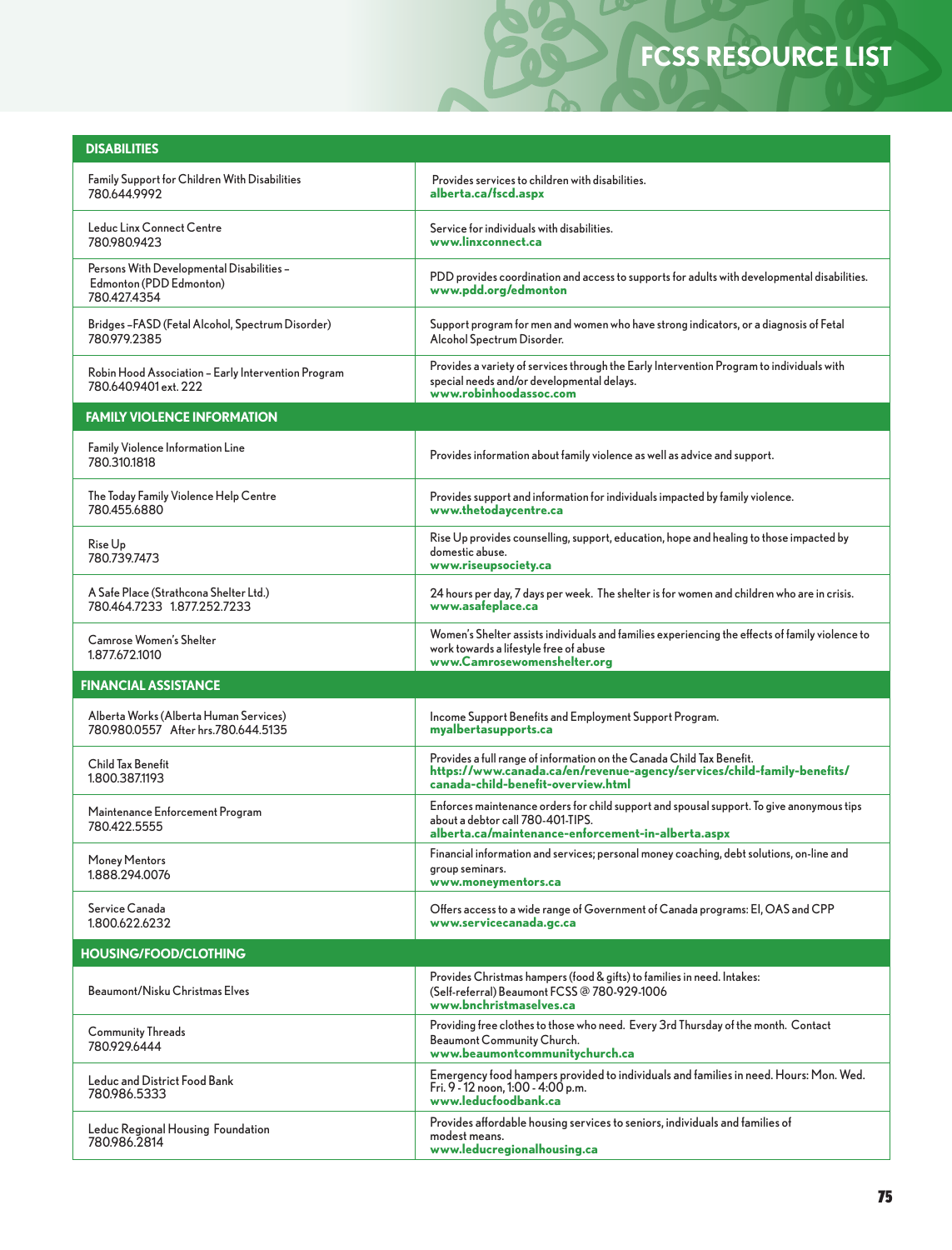## **FCSS RESOURCE LIST**

| <b>LEGAL/JUSTICE</b>                                                            |                                                                                                                                                                           |  |
|---------------------------------------------------------------------------------|---------------------------------------------------------------------------------------------------------------------------------------------------------------------------|--|
| Lawyer Referral - Law Society of Alberta<br>1.800.661.9003                      | Free service to help find a lawyer<br>www.lawsociety.ab.ca                                                                                                                |  |
| Legal Aid Alberta<br>1.800.845.3425                                             | Provides a range of legal services to low-income Albertans in a number of areas of law<br>including family, criminal, and civil.<br>www.legalaid.ab.ca                    |  |
| Edmonton Community Legal Centre<br>780.702.1725                                 | Provides legal information and advice for low to moderate income individuals.<br>www.eclc.ca                                                                              |  |
| <b>MEDICAL &amp; HEALTH SERVICES</b>                                            |                                                                                                                                                                           |  |
| Alberta Health Services<br><b>Beaumont Public Health Centre</b><br>780.929.4822 | Immunizations, New Mom's Network classes, Speech Services, Health for Two Program.<br>www.albertahealthservices.ca                                                        |  |
| Momentum Walk-in Counseling Society<br>780.757.0900                             | Mental Health Triage, single session approach to counseling.                                                                                                              |  |
| Alberta Health Services - Home Care<br>780.496.1300 780.980.4655                | Short-term services for individuals on discharge from hospital & long-term services<br>available for seniors & persons with disabilities.<br>www.albertahealthservices.ca |  |
| Health Link Alberta<br>811 780.408. LINK (5465)                                 | Health advice and information 24 hours a day from registered nurses.<br>www.myhealth.alberta.ca                                                                           |  |
| Leduc/Beaumont/Devon Primary Care Network<br>780.986.6624                       | Providing coordinated health services and evening medical appointments in Beaumont.<br>Located at Stewart Medical Clinic.                                                 |  |
| Rutherford Children's Mental Health Clinic<br>780.342.2701 (Central Intake)     | Children and youth with mental health concerns can access mental health counselors/<br>psychiatrists.                                                                     |  |
| Terra-Centre for Teen Parents<br>780.428.3772                                   | Helping pregnant and parenting teens to develop self-reliance and skills to be successful<br>parents. Available to teen moms up to age 19.<br>www.terracentre.ca          |  |
| <b>SENIORS</b>                                                                  |                                                                                                                                                                           |  |
|                                                                                 |                                                                                                                                                                           |  |
| Alberta Health Seniors Services/Continuing Care<br>780.644.9992 1.877.644.9992  | Information services and financial support for eligible seniors through a variety of<br>programs, including Alberta Seniors Benefits.<br>alberta.supports.ca              |  |
| <b>Cycling Without Age</b>                                                      | Improve the lives of the elderly in Beaumont by promoting intergenerational relationships/<br>connections within the community.<br>www.cyclingwithoutage.ca/beaumont/     |  |
| Outreach Home Support Services<br>780.929.1006                                  | Light housekeeping services for the elderly. Subsidies available<br>(income tested).<br>www.beaumont.ab.ca                                                                |  |
| Seniors Abuse Help Line<br>780.454.8888                                         | Provides confidential and anonymous support and info. 24 hrs. a day to seniors and/or their<br>caretakers concerned about seniors' abuse.<br>edmonton.cmha.ca             |  |
| Seniors Health Line<br>811 780.408.LINK (5465)                                  | 24 hour information and support line for seniors.                                                                                                                         |  |
| Beaumont 50+ Club<br>587.988.9598                                               | Morning coffee, monthly music jam, pool, floor curling, bridge, bingo, cribbage, canasta,<br>computer club, quilting, senior bus.<br>www.beaumontseniors.net              |  |
| <b>SERVICES FOR CHILDREN/FAMILIES</b>                                           |                                                                                                                                                                           |  |
| Beaumont Indoor Playground<br>780.901.3146                                      | Program for children 0-5 years providing an open play area with a variety of toys<br>and activities. Tuesdays and Fridays 0930-1130.                                      |  |
| Child Abuse Hotline<br>1.800.387. KIDS (5437)                                   | 24 hours. If you are aware of a child who is a victim of abuse or neglect, call<br>the above number.                                                                      |  |
| Child Care Subsidy Office<br>780.644.9992                                       | Information on Child Care and Stay-at-Home Parent subsidy program.<br>alberta.ca/child-care-subsidy.aspx                                                                  |  |